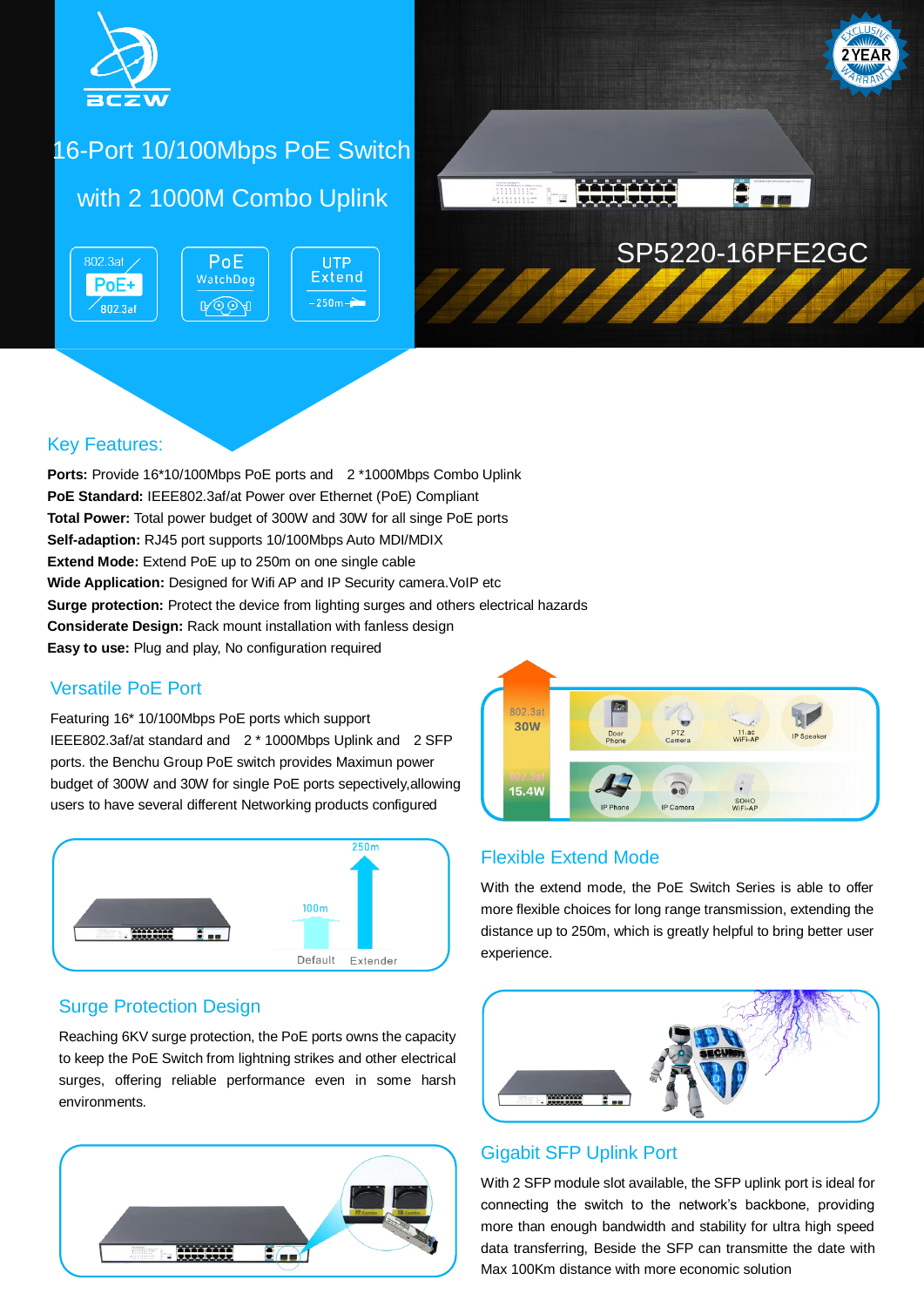# SP5220-16PFE2GC

16-Port PoE Switch with 2 Gigabit Combo Uplink

## Technical Datasheet

| <b>Model</b>                             | <b>SP5220-16PFE2GC</b>                                                                                                                                                                                                             |          |
|------------------------------------------|------------------------------------------------------------------------------------------------------------------------------------------------------------------------------------------------------------------------------------|----------|
| <b>Hardware Specifications</b>           |                                                                                                                                                                                                                                    |          |
| Connector                                | 16 10/100BASE-T RJ45 auto MDI/MDIX ports<br>2 10/100/1000BASE-T RJ45 auto MDI/MDIX ports<br>2 1000 Base-X SFP Slots                                                                                                                |          |
| PoE Port                                 | 16 10/100Mbps POE PSE port                                                                                                                                                                                                         |          |
| <b>SFP</b>                               | Singe fiber/Dual fiber supported. Distance vary the module                                                                                                                                                                         |          |
| <b>Thermal Fan</b>                       | <b>Fanless Design</b>                                                                                                                                                                                                              |          |
| <b>LED</b> indicators                    | Power Indicator: PWR(green).<br>Network Indicator: Link(yellow)<br>PoE Working Indicator: PoE(green)                                                                                                                               |          |
| Switch Architecture                      | <b>Store and Forward</b>                                                                                                                                                                                                           |          |
| Transmission model                       | IEEE802.3X full-duplex and Backpressure half-duplex                                                                                                                                                                                |          |
| <b>Switch Performance</b>                | Backplane bandwidth                                                                                                                                                                                                                | 12.8Gbps |
|                                          | Packet forwarding rate                                                                                                                                                                                                             | 8.34Mpps |
|                                          | <b>MAC</b> address                                                                                                                                                                                                                 | 8k       |
| Power requirement                        | AC100-240V 50/60Hz                                                                                                                                                                                                                 |          |
| <b>ESD Protection</b>                    | 6KV ESD                                                                                                                                                                                                                            |          |
| Dimension(WxDxH)                         | 440mm x 290mm x 44.5mm(17.32in x 11.42in x 1.75in)                                                                                                                                                                                 |          |
| Weight                                   | 3.5kg                                                                                                                                                                                                                              |          |
| Power over Ethernet (PoE) Specifications |                                                                                                                                                                                                                                    |          |
| Network standard                         | IEEE802.3i 10 BASE-T<br>IEEE802.3u 100 BASE-TX<br>IEEE 802.3ab Gigabit 1000BASE-T<br>IEEE 802.3z Gigabit SX/LX<br>IEEE802.3x Flow Control<br>IEEE802.3af Power over Ethernet<br>IEEE802.3at Power over Ethernet<br>IEEE802.3az EEE |          |
| PoE Standard                             | IEEE 802.3af Power over Ethernet/PSE<br>IEEE 802.3at Power over Ethernet Plus/PSE                                                                                                                                                  |          |
| PoE Supply Type                          | $1/2(+)$ , $3/6(-)$ End-span                                                                                                                                                                                                       |          |
| PoE Power Output                         | Per Port 52V DC, 300mA. max. 15.4 watts (IEEE 802.3af)<br>Per Port 52V DC, 600mA. max. 30 watts (IEEE 802.3at)                                                                                                                     |          |
| PoE Power budget                         | 300W                                                                                                                                                                                                                               |          |
| Environment                              |                                                                                                                                                                                                                                    |          |
| Safety                                   | FCC Part15 Class A, CE. RoHs                                                                                                                                                                                                       |          |
| Environment specification                | Operating temperature: -20°C~55°C, operating humidity: 5%~95%<br>Storage temperature: -40°C~75°C, storage humidity: 5%~95%                                                                                                         |          |